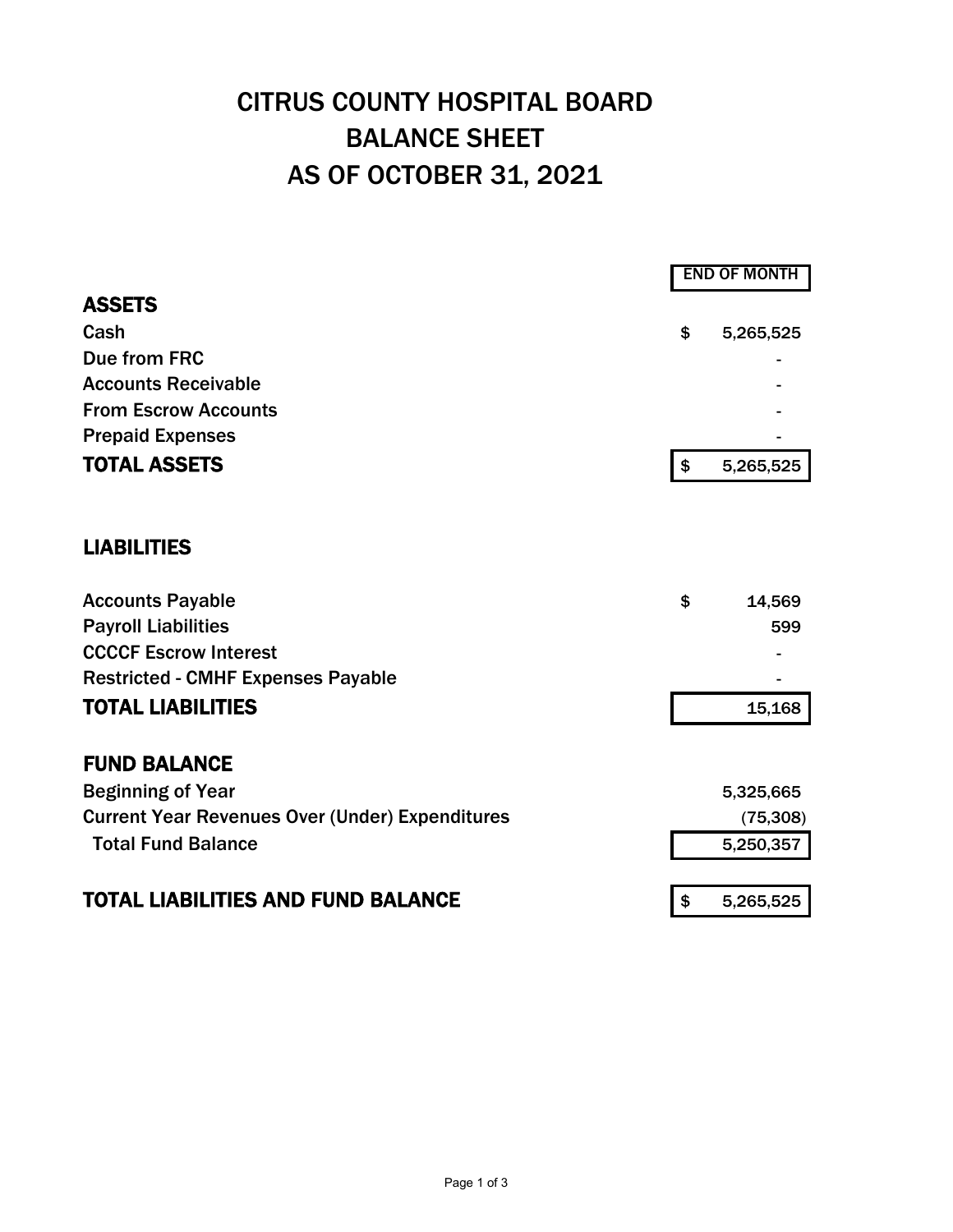## CITRUS COUNTY HOSPITAL BOARD STATEMENT OF REVENUES, EXPENDITURES AND CHANGES IN FUND BALANCE ACCUMULATION OF MONTHLTY AMOUNTS TO ARRIVE AT YEARLY AMOUNTS

|                                                         | Oct-21               | <b>Nov-21</b> | $Dec-21$       | $Jan-22$           | Feb-22                  | $Mar-22$             | Apr-22               | $May-22$               | $Jun-22$           | $Jul-22$               | Aug-22        | $Sep-22$                | YEAR TO DATE               | 2021/22 BUDGET   |
|---------------------------------------------------------|----------------------|---------------|----------------|--------------------|-------------------------|----------------------|----------------------|------------------------|--------------------|------------------------|---------------|-------------------------|----------------------------|------------------|
| <b>REVENUES</b>                                         |                      |               |                |                    |                         |                      |                      |                        |                    |                        |               |                         |                            |                  |
| Ad valorem:                                             |                      |               |                |                    |                         |                      |                      |                        |                    |                        |               |                         |                            |                  |
| <b>Delinquent distributions</b>                         | $29 \quad$ \$<br>\$  |               | $\sim$         | $\mathbf{s}$       | \$.                     |                      | \$                   |                        |                    | I\$                    |               | - \$                    | 29                         | s.               |
| <b>Excess fees</b>                                      |                      |               |                |                    |                         |                      |                      |                        |                    |                        |               |                         | $\sim$                     |                  |
| Interest income                                         | 138                  |               |                |                    |                         |                      |                      |                        |                    |                        |               |                         | 138                        | 120,000          |
| Legal fees reimbursements                               |                      |               |                |                    |                         |                      |                      |                        |                    |                        |               |                         | $\sim$                     |                  |
| <b>Indemnity Refund CMS</b>                             |                      |               |                |                    |                         |                      |                      |                        |                    |                        |               |                         | $\sim$                     |                  |
| Miscellaneous income                                    |                      |               |                |                    |                         |                      |                      |                        |                    |                        |               |                         |                            |                  |
| <b>TOTAL REVENUES</b>                                   | 168                  |               |                |                    |                         |                      |                      |                        |                    |                        |               |                         | 168                        | 120,000          |
|                                                         |                      |               |                |                    |                         |                      |                      |                        |                    |                        |               |                         |                            |                  |
| <b>EXPENDITURES</b>                                     |                      |               |                |                    |                         |                      |                      |                        |                    |                        |               |                         |                            |                  |
|                                                         |                      |               |                |                    |                         |                      |                      |                        |                    |                        |               |                         |                            |                  |
| <b>Personnel Expenditures</b>                           | 10,439               |               |                |                    |                         |                      |                      |                        |                    |                        |               |                         | 10,439                     | 131,000          |
| <b>Salaries</b>                                         |                      |               |                |                    |                         |                      |                      |                        |                    |                        |               |                         |                            |                  |
| Employer social security tax                            | 647                  |               |                |                    |                         |                      |                      |                        |                    |                        |               |                         | 647                        | 8,500            |
| Employer medicare tax                                   | 151                  |               |                |                    |                         |                      |                      |                        |                    |                        |               |                         | 151                        | 2,100            |
| State unemployment tax                                  |                      |               |                |                    |                         |                      |                      |                        |                    |                        |               |                         |                            | 150              |
| <b>Health insurance</b>                                 |                      |               |                |                    |                         |                      |                      |                        |                    |                        |               |                         |                            | 9,170            |
| <b>Employer FRS contribution</b>                        | 1,130                |               |                |                    |                         |                      |                      |                        |                    |                        |               |                         | 1,130                      | 13,500           |
| <b>ADP fees</b>                                         | 429                  |               |                |                    |                         |                      |                      |                        |                    |                        |               |                         | 429                        | 3,950            |
| <b>Total Personnel Expenditures</b>                     | 12,796               |               |                |                    |                         |                      |                      |                        |                    |                        |               |                         | 12,796                     | 168,370          |
| <b>Administrative Expenditures</b>                      |                      |               |                |                    |                         |                      |                      |                        |                    |                        |               |                         |                            |                  |
| <b>Tax Collector commissions</b>                        | $\mathbf{1}$         |               |                |                    |                         |                      |                      |                        |                    |                        |               |                         | - 1                        |                  |
| Legal services- CCHB                                    | 195                  |               |                |                    |                         |                      |                      |                        |                    |                        |               |                         | 195                        | 75,000           |
| Legal services- FRC issues                              | 14,332               |               |                |                    |                         |                      |                      |                        |                    |                        |               |                         | 14,332                     |                  |
| <b>Transcription services</b>                           |                      |               |                |                    |                         |                      |                      |                        |                    |                        |               |                         |                            |                  |
| <b>Audit fees</b>                                       |                      |               |                |                    |                         |                      |                      |                        |                    |                        |               |                         |                            | 10,300           |
| Audit fees - lease transactions                         |                      |               |                |                    |                         |                      |                      |                        |                    |                        |               |                         |                            | 7,000            |
| Accounting and website services                         |                      |               |                |                    |                         |                      |                      |                        |                    |                        |               |                         |                            | 4,500            |
| <b>Consulting fees-Auditor General operations audit</b> |                      |               |                |                    |                         |                      |                      |                        |                    |                        |               |                         |                            | 2,500            |
| Consulting fees- Funding needs study                    |                      |               |                |                    |                         |                      |                      |                        |                    |                        |               |                         |                            | 2,500            |
| <b>Bank fees</b>                                        |                      |               |                |                    |                         |                      |                      |                        |                    |                        |               |                         |                            | 200              |
| <b>Membership fees</b>                                  | 175                  |               |                |                    |                         |                      |                      |                        |                    |                        |               |                         | 175                        | 300              |
| Office supplies, equipment and maintanence              |                      |               |                |                    |                         |                      |                      |                        |                    |                        |               |                         | $\sim$                     | 500              |
| Telephone and internet                                  | 289                  |               |                |                    |                         |                      |                      |                        |                    |                        |               |                         | 289                        | 4,000            |
| Printing and copying                                    |                      |               |                |                    |                         |                      |                      |                        |                    |                        |               |                         |                            | 400              |
| Postage, shipping, delivery                             |                      |               |                |                    |                         |                      |                      |                        |                    |                        |               |                         |                            | 400              |
| Rent                                                    | 480                  |               |                |                    |                         |                      |                      |                        |                    |                        |               |                         | 480                        | 5,800            |
| Travel, conferences and education                       |                      |               |                |                    |                         |                      |                      |                        |                    |                        |               |                         |                            | 500              |
| Insurance                                               | 47,165               |               |                |                    |                         |                      |                      |                        |                    |                        |               |                         | 47,165                     | 48,000           |
| Advertising                                             | 43                   |               |                |                    |                         |                      |                      |                        |                    |                        |               |                         | 43                         | 300              |
|                                                         |                      |               |                |                    |                         |                      |                      |                        |                    |                        |               |                         |                            | 3,000            |
| Miscellaneous expense                                   |                      |               |                |                    |                         |                      |                      |                        |                    |                        |               |                         | 62,679                     | 165,200          |
| <b>Total Administrative Expenditures</b>                | 62,679               |               |                |                    |                         |                      |                      |                        |                    |                        |               |                         |                            |                  |
| <b>Other Expenditures</b>                               |                      |               |                |                    |                         |                      |                      |                        |                    |                        |               |                         |                            |                  |
| Contribution to Veterans Village of Citrus County       |                      |               |                |                    |                         |                      |                      |                        |                    |                        |               |                         |                            |                  |
| Contribution to Salvation Army - Mobil Canteen          |                      |               |                |                    |                         |                      |                      |                        |                    |                        |               |                         |                            |                  |
| <b>Contribution to CCCCF</b>                            |                      |               |                |                    |                         |                      |                      |                        |                    |                        |               |                         |                            |                  |
| <b>TOTAL EXPENDITURES</b>                               | 75,475               |               |                |                    |                         |                      |                      |                        |                    |                        |               |                         | 75,475                     | 333,570          |
|                                                         |                      |               |                |                    |                         |                      |                      |                        |                    |                        |               |                         |                            |                  |
| <b>EXCESS OF REVENUES OVER (UNDER)</b>                  |                      |               |                |                    |                         |                      |                      |                        |                    |                        |               |                         |                            |                  |
| <b>EXPENDITURES</b>                                     | (75, 308)            |               |                |                    |                         |                      |                      |                        |                    |                        |               |                         | (75, 308)                  | (213, 570)       |
|                                                         |                      |               |                |                    |                         |                      |                      |                        |                    |                        |               |                         |                            |                  |
| <b>OTHER SOURCES</b>                                    |                      |               |                |                    |                         |                      |                      |                        |                    |                        |               |                         |                            |                  |
| Reserve for preservation of CCHB assets                 |                      |               |                |                    |                         |                      |                      |                        |                    |                        |               |                         |                            |                  |
| (Ch. 2014-254, Laws of Firoida)                         | 5,325,665            |               |                |                    |                         |                      |                      |                        |                    |                        |               |                         | 5,325,665                  |                  |
|                                                         |                      |               |                |                    |                         |                      |                      |                        |                    |                        |               |                         |                            |                  |
|                                                         |                      |               |                |                    |                         |                      |                      |                        |                    |                        |               |                         |                            |                  |
|                                                         |                      |               |                |                    |                         |                      |                      |                        |                    |                        |               |                         |                            |                  |
| <b>EXCESS OF REVENUES AND OTHER USES OVER</b>           |                      |               |                |                    |                         |                      |                      |                        |                    |                        |               |                         |                            |                  |
| (UNDER) EXPENDITURES AND OTHER USES                     | $5,250,357$ \$<br>\$ | $\sim$        | l \$<br>$\sim$ | <b>S</b><br>$\sim$ | $\frac{1}{2}$<br>$\sim$ | $\sqrt{ }$<br>$\sim$ | $\sqrt{5}$<br>$\sim$ | $\mathsf{I}$<br>$\sim$ | <b>S</b><br>$\sim$ | $\mathsf{I}$<br>$\sim$ | l s<br>$\sim$ | $\frac{1}{2}$<br>$\sim$ | 5,250,357<br>$\frac{1}{2}$ | (213,570)<br>l s |